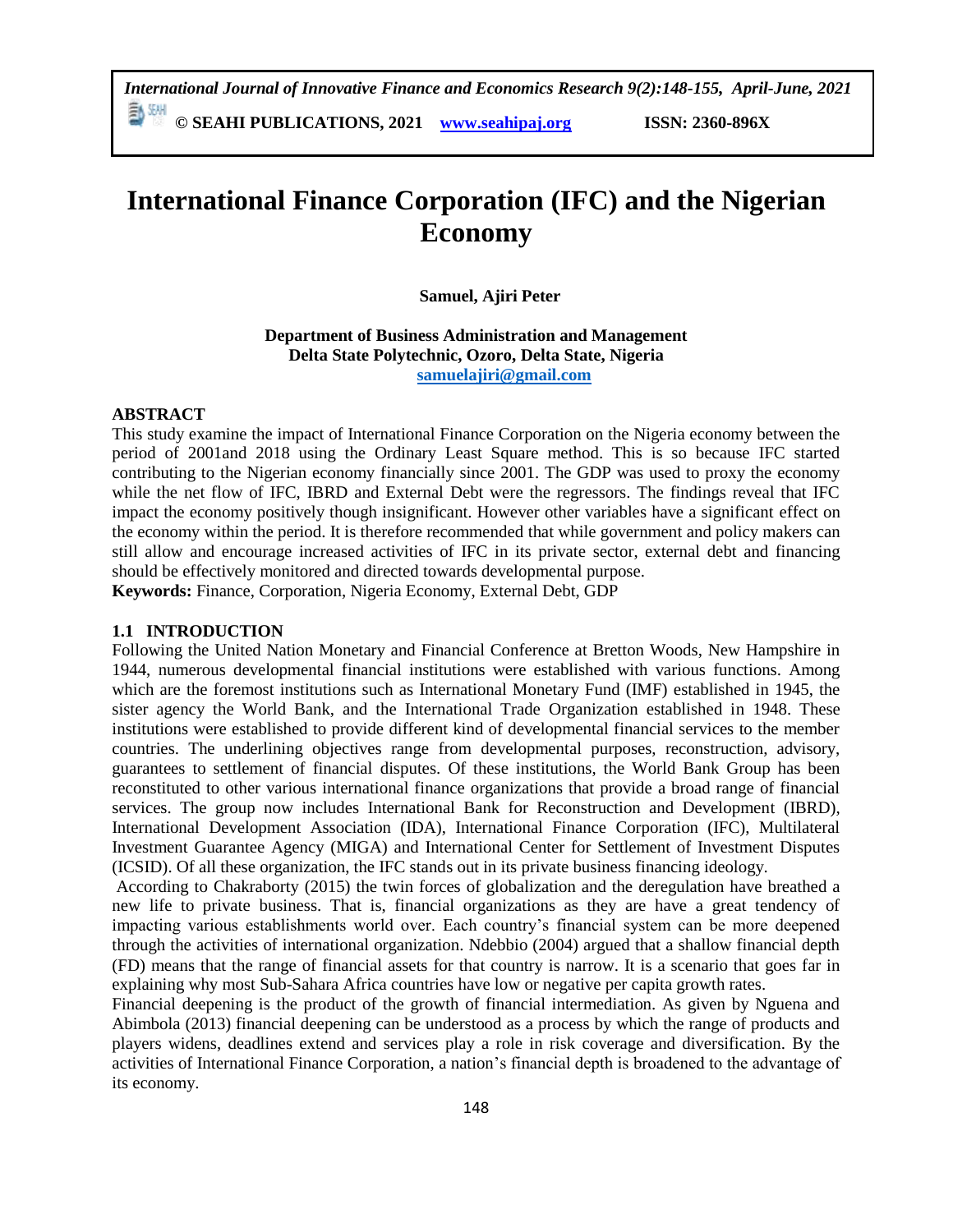According to Kenny, Kalow and Ramachandran (2018) **t**he International Finance Corporation (IFC) is the private sector lending arm of the World Bank Group. It is the largest global development institution focused exclusively on the private sector in developing countries, using debt, equity, guarantees and advisory services to support private investment across a range of sectors. Between 2001 and 2016, the IFC committed \$127 billion through 3,343 projects across the developing world.

IFC commitments in the financial institutions area are mostly concentrated in the commercial banking sector, with a significant focus on MSMEs in recent years. Between 2013 and 2016, nearly half (47 percent) of financial institutions projects mentioned MSMEs in their project descriptions. By contrast, only 20 percent of financial institutions projects between 2001 and 2004 projects mentioned SMEs. IFC has also recently moved towards non-banking financial institutions and has invested over 1.5 billion dollars in this sector since 2013.

To improve access to finance and promote inclusive economic growth, the Central Bank of Nigeria (CBN), in partnership with the International Finance Corporation (IFC) has established the National Collateral Registry and is supporting the development of a modern credit reporting system in Nigeria. This new financial infrastructure will allow for increased use of moveable and reputational collateral to make it possible for more Small and Medium Enterprises to access financing through the formal sector.

To this end, it is pertinent to examine the impact of the activities of the International Finance Corporation on the Nigerian economy. This will adjudge its relevance in the economy development of Nigeria.

## **1.2 Statement of Research Problem**

Many research studies have been carried out in the area of foreign capital flow such as Foreign Direct Investment, Foreign Portfolio Investment and other kinds of inflows of investible funds but limited study to the knowledge of the researcher has focused on the IFC investment activities in Nigeria. This necessitates the investigation to adjudge the economic impact of IFC in Nigeria.

#### **1.3 Research Questions**

- i) How does International Finance Corporation impact the Nigerian economy?
- ii) What relationship exists between International Bank for Reconstruction and Development and the Nigerian economy?
- iii) To what extent does external debt affect the Nigerian economy?

## **1.4 Research Objectives**

- **i)** examine the impact of International Finance Corporation on the Nigerian Economy
- **ii)** investigate the relationship between International Bank for Reconstruction and Development and the Nigerian economy
- **iii**) determine the extent to which external debt affect the Nigerian economy

## **1.5 Research Hypotheses**

H0<sub>1</sub>: International Finance Corporation do not impact the Nigerian economy.

H02: No relationship exist between International Bank for Reconstruction and Development and the Nigerian economy.

 $H0_3$ : External debt does not affect the Nigerian economy.

## **1.6 Scope of the Study**

The study focuses its attention on the impact of International Finance Corporation on the Nigerian economy. The need to examine how the Nigerian economy fair through the financial contribution been provided by the International Finance Corporation prompts this study. The private sector of the economy is been targeted for developmental purposes by the IFC, therefore we seek to evaluate the reflective impact on the economy. Scope-wise, the study period covers 2001 to 2018. This is because the IFC started its financial activities in Nigeria this period.

## **1.7 Significance of the Study**

The study will provide us with the effect of the activities of IFC in the Nigerian economy. Also, government agencies, private institutions, and other policy makers can observe if the economy is been impacted and how it is been impacted. This will either encourage/discourage the clamor for such international agencies activities in the Nigerian economy.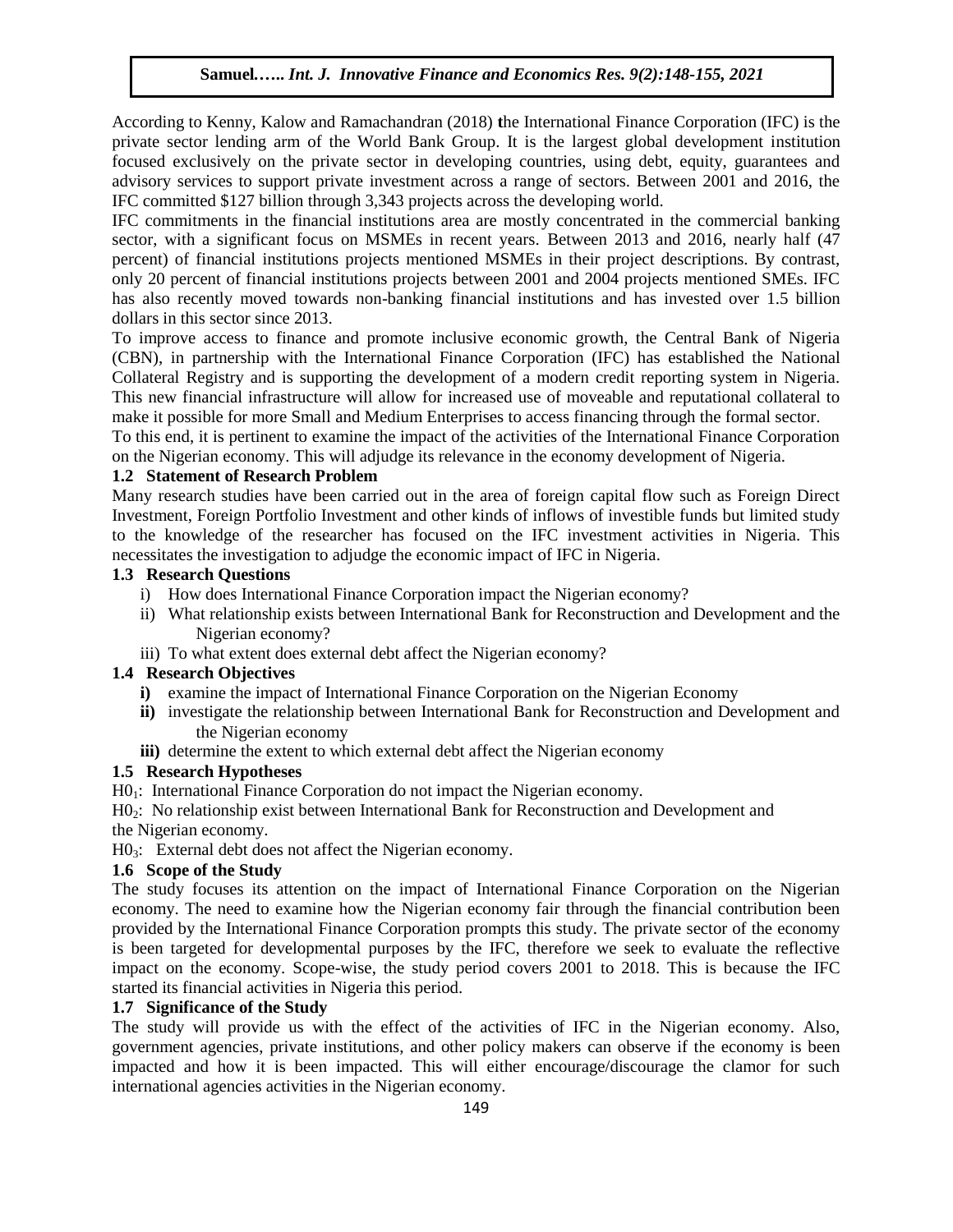#### **1.8 Limitation of the Study**

As there are many international financial agencies, the study is limited to examining the impact of International Finance Corporation a member of the World Bank on the Nigerian economy. International Finance Corporation been a member of the World Bank itself concentrate on private sector financing.

#### **2.0 REVIEW OF RELATED LITERATURE**

**I**n this section we examine the concept of International Finance Corporation and the Nigerian economy

#### **2.1 Conceptual Review**

#### **2.1.1 Concept of International Finance Corporation**

According to Kenny, Kalow and Ramachandran (2018) Private sector flows are at the center of the "Billions to Trillions" agenda, the multilateral development banks' effort to increase resource flows to finance the Sustainable Development Goals,1 and the IFC is an integral component of that agenda. As a development finance institution (DFI), IFC's aims are to catalyze investments in projects and countries investors consider too risky to invest in alone. IFC does this through a range of instruments—loaning to private investors, guaranteeing loans, taking an equity stake in an investment, and offering advisory services. Thus DFIs are able to open up new markets to private investors. DFI investments can have positive externalities, like a demonstration effect of new products or technologies.

The International Finance Corporation (IFC), a member of the World Bank Group (WBG), is the largest global development institution focused exclusively on the private sector. IFC helps developing countries achieve sustainable growth by financing investment, mobilizing capital in international financial markets, and providing advisory services to businesses and governments.

Between 2001 and 2016, the IFC has committed \$127 billion through 3,343 projects in debt financing, equity, guarantees, and risk management. The volume of annual commitments increased significantly in the early 2000s and has fluctuated around \$10 billion in annual commitments over the past 10 years. Over the past five years, IFC has committed an average of 244 projects and \$10.1 billion per year.

The largest recipients of IFC financing by volume have been large, middle-income economies: India (\$10.1 billion), Turkey (\$8.1 billion), China (\$7.8 billion), Brazil (\$7.7 billion), and Russia (\$6.6 billion). Other countries that have received over \$2.5 billion in financing from the IFC since 2001 are Mexico, India, Colombia, and Nigeria.

# **2.2 Broad Objectives of International Finance Corporation (IFC)**

According to Smriti (2019), the objectives of the IFC are as follows:

1. To invest in productive private enterprises, in association with private investors, and without government guarantee of repayment, in cases where sufficient private capital is not available on reasonable terms.

2. To serve as a clearing house to bring together investment opportunities, private capital (both foreign and domestic) and experienced management.

3. To help in stimulating the productive investment of private capital, both domestic and foreign.

#### **2.3 Areas of Expertise of IFC**

| <b>Financial Institutions</b>      |
|------------------------------------|
| <b>Health and Education</b>        |
| <b>Manufacturing</b>               |
| <b>Public-Private Partnerships</b> |
| Tourism, Retail & Property         |
|                                    |

## **2.4 Theoretical Review**

Judging by the activities of the IFC, it can easily be seen that the organization tends to promoting financial depth of member nations especially focusing on the private sector of the economy. In the 1970s, the applicability of the Keynesian view to analyzing the role of financial intermediaries and financial markets in the development process was cogently challenged by McKinnon (1973) and Shaw (1973). The McKinnon model assumes that investment in a typical developing economy is mostly self-financed.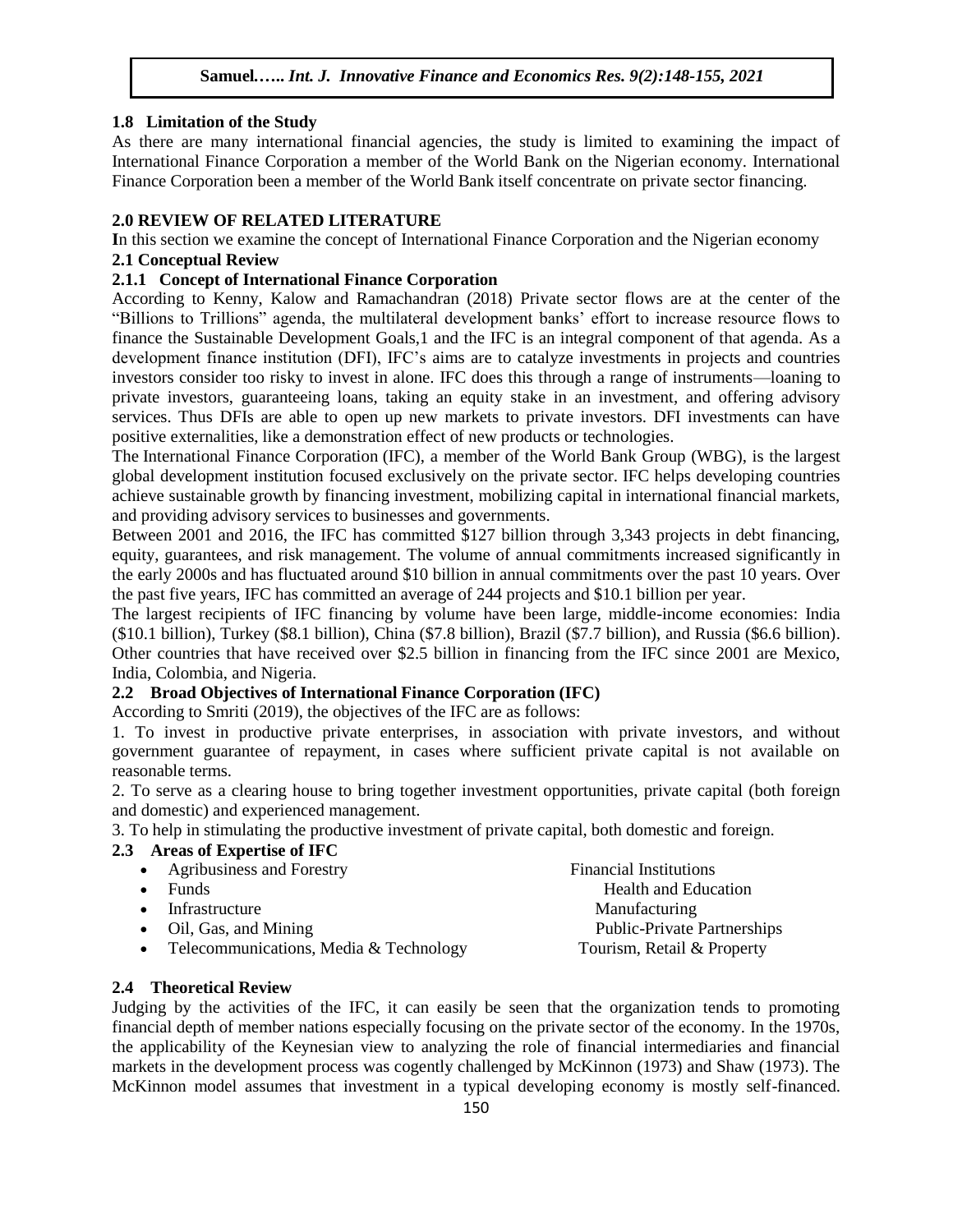Given its lumpy nature, investment cannot materialize unless sufficient saving is accumulated in the form of bank deposits. Such a complementary role between money and physical capital is termed the "complementarity hypothesis". On the other hand, the "debt intermediation" view presented by Shaw (1973) postulates that financial intermediaries promote investment and raise output growth through borrowing and lending. These two arguments suggest that a higher level of financial development, which can be the result of financial liberalization, will lead to increased output growth.

# **2.5 Empirical Review**

Although development finance is becoming a hotly debated topic, literature is very limited to track the chain of studies (Jumaniyozov, 2018).

Hassan (2013) in his study of the effects of globalization on the Nigerian economy observed that globalization through the inflow of Foreign Direct Investment has impacted the Nigerian economy positively and hence should be encouraged by the policy makers. The study was carried out using OLS and the variables used include the GDP, FDI, Export and Import.

Aguwamba, Ogbeifun and Ekienabor (2016) using the Error Correction Model (ECM) statistical techniques, observed that International Finance Co-operation and International Development Association Grants has an insignificant positive impact on the economy of Nigeria between 1990 and 2010.

## **3.0 METHODOLOGY**

## **3.1 Source of Data**

The data collected and analysed were sourced from the World Bank. Both the Dependent variable, GDP and the independent variables, IFC Net Capital Flow (IFC-NCF), IBRD Net Capital Flow (IBRD-NCF) and Nigerian External Debt (NIG-ED).

## **3.2Method of Analyses**

The method of analyse of the study is basically the statistical and the econometric analyses. Descriptive statistics is used in identifying the individual characteristics of the variables, while the preliminary test of unit root is carried out before the OLS examine the impact of the independent variables identified on the dependent variables.

## **3.3 Model Specification**

Following the work of Jumaniyozov (2018) we specify the functional form thus:  $GDP = f (IFC, IBRD, ED)$ 

The econometric form is specified as:

= + ……………………………..eq (1)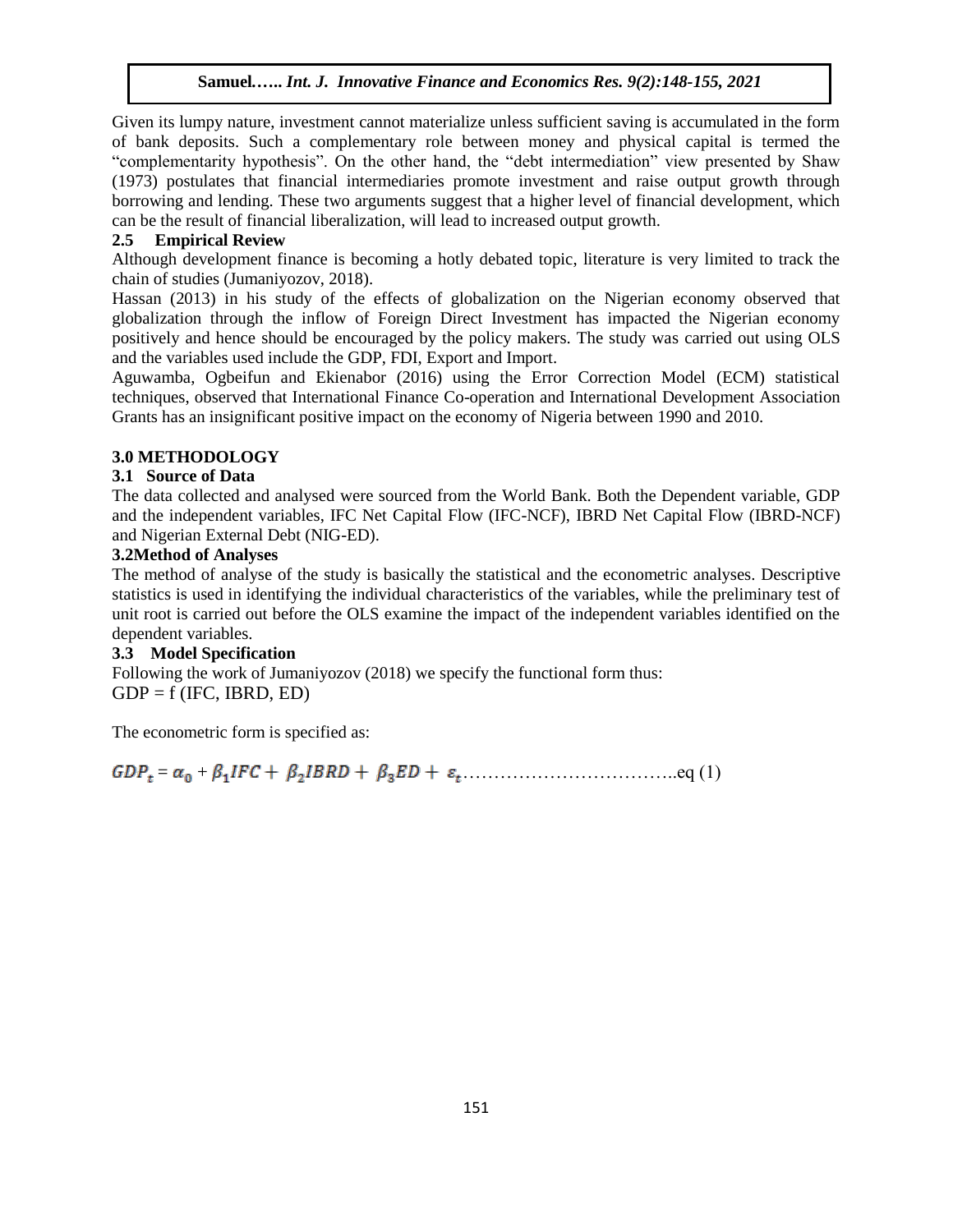### **4.0 PRESENTATION OF RESULTS 4.1 Analyses and Interpretation**

|  | <b>Table 4.1 Descriptive Statistics</b> |  |
|--|-----------------------------------------|--|
|--|-----------------------------------------|--|

|                     | <b>GDP</b>   | <b>IFC</b>   | <b>IBRD</b>  | ED           |
|---------------------|--------------|--------------|--------------|--------------|
| Mean                | 48110495     | 31313228     | $3.95E+08$   | $1.42E+10$   |
| Median              | 29865320     | 17128210     | $1.24E + 08$ | $9.63E + 09$ |
| Maximum             | $1.29E + 08$ | $2.26E + 08$ | $1.34E + 09$ | $3.26E+10$   |
| Minimum             | 6895198.     | -94814403    | 0.000000     | $3.61E + 09$ |
| Std. Dev.           | 41562224     | 90191052     | $4.94E + 08$ | $1.07E + 10$ |
| <b>Skewness</b>     | 0.717790     | 0.687509     | 0.933943     | 0.602103     |
| <b>Kurtosis</b>     | 1.955066     | 2.744922     | 2.259959     | 1.754161     |
|                     |              |              |              |              |
| Jarque-Bera         | 2.364582     | 1.466805     | 3.027493     | 2.251670     |
| Probability         | 0.306576     | 0.480272     | 0.220084     | 0.324381     |
|                     |              |              |              |              |
| Sum                 | $8.66E + 08$ | $5.64E + 08$ | $7.11E + 09$ | $2.55E+11$   |
| Sum Sq. Dev.        | $2.94E+16$   | $1.38E+17$   | $4.15E+18$   | $1.93E + 21$ |
|                     |              |              |              |              |
| <b>Observations</b> | 18           | 18           | 18           | 18           |

Table 4.1 which is the descriptive statistics presents the individual characteristics of the variables considered. GDP averaged 48110495 within the period while there is rightly skewed judging from the 0.717 skewness value. The J-B value and its prob-value show that the variable is normally distributed. IFC averaged 31313228 within the period considered and its minimum Net value -94814403 within the period. Also rightly skewed and J-B value shows a normal distribution. IBRD and ED were also normally distributed seeing the J-B value and its prob-value **Table 4.2 Correlation Matrix**

| Table 4.2 Correlation Matrix |             |          |             |    |
|------------------------------|-------------|----------|-------------|----|
|                              | ${\bf GDP}$ | IFC      | <b>IBRD</b> | ED |
| <b>GDP</b>                   |             |          |             |    |
| <b>IFC</b>                   | 0.15        |          |             |    |
| <b>IBRD</b>                  | $-0.66$     | $-0.70$  |             |    |
| ED                           | $-0.14$     | $0.02\,$ | $0.78\,$    |    |

From the result of the correlation output, it is observe that International Finance Corporation and Gross Domestic Product have about 15% positive correlation, while that of IBRD and ED both have about 66% and 14% negative correlations with the Nigeria GDP.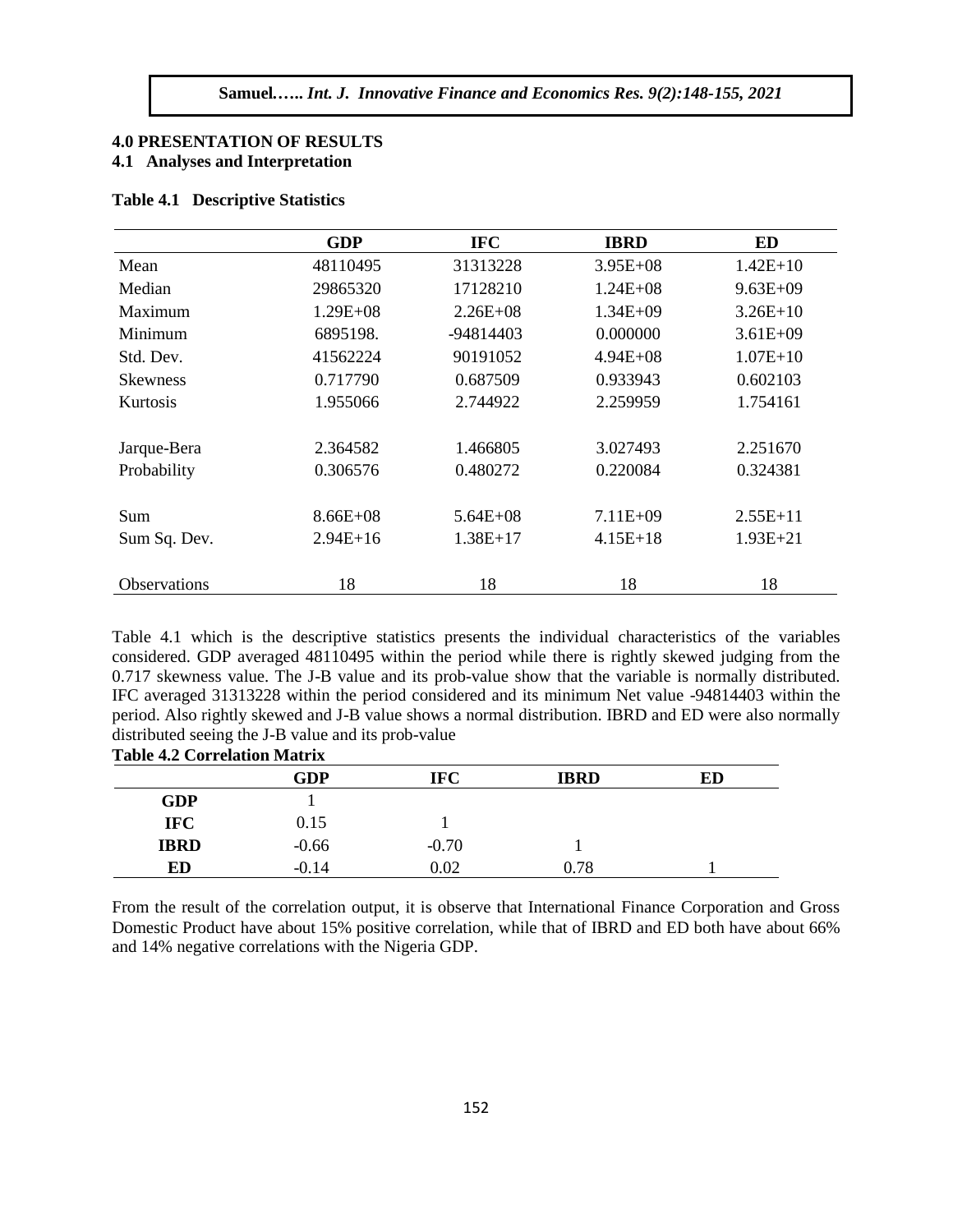#### **Unit Root Test**

|                  | Table 7.5 UIIIt Koot Test Kesuit |                         |
|------------------|----------------------------------|-------------------------|
| <b>Variables</b> |                                  | <b>ADF</b> Test         |
|                  | Levels                           | <b>First Difference</b> |
| <i>LNGDP</i>     | $-1.41$                          | $-7.28*$                |
| <b>LNIFC</b>     | $-3.06$                          | $-4.31*$                |
| <b>LNIBRD</b>    | $-0.49$                          | $-4.73*$                |
| <b>LNED</b>      | $-1.16$                          | $-5.61*$                |

**Table 4.3 Unit Root Test Result**

Note: \* indicates significance at the 0.05 level Source: Author's computation

The result of stationarity test conducted using the Augmented Dickey Fuller test shows the variables to be free of unit root at their first difference; hence the output can be used to make informed decision. **Regression Analysis**

Dependent Variable: D(LGDP)

Method: Least Squares

Date: 11/12/19 Time: 14:10

Sample (adjusted): 2002 2018

Included observations: 17

| Variable                  | Coefficient | Std. Error            | t-Statistic | Prob.    |
|---------------------------|-------------|-----------------------|-------------|----------|
| D(LIFC)                   | 0.072639    | 0.082685              | 0.878511    | 0.3945   |
| D(LIBRD)                  | $-0.115288$ | 0.016502              | $-6.986258$ | 0.0000   |
| D(LED)                    | 0.003752    | 0.000735              | 5.104100    | 0.0002   |
| C                         | 35413545    | 10937467              | 3.237820    | 0.0060   |
| R-squared                 | 0.407566    | Mean dependent var    |             | 48110495 |
| <b>Adjusted R-squared</b> | 0.366330    | S.D. dependent var    |             | 41562224 |
| S.E. of regression        | 20090927    | Akaike info criterion |             | 36.66256 |
| Sum squared resid         | $5.65E+15$  | Schwarz criterion     |             | 36.86043 |
| Log likelihood            | $-325.9631$ | Hannan-Quinn criter.  |             | 36.68985 |
| F-statistic               | 19.58409    | Durbin-Watson stat    |             | 2.900968 |
| Prob(F-statistic)         | 0.000028    |                       |             |          |

Author's compilation

The result of the regression analysis reveals IFC has a positive impact on the GDP with a coefficient of 0.07. That is, a unit change in International Finance Corporation fund to or out of Nigeria will lead to about 7% increase or decrease in the GDP respectively. This shows that International Finance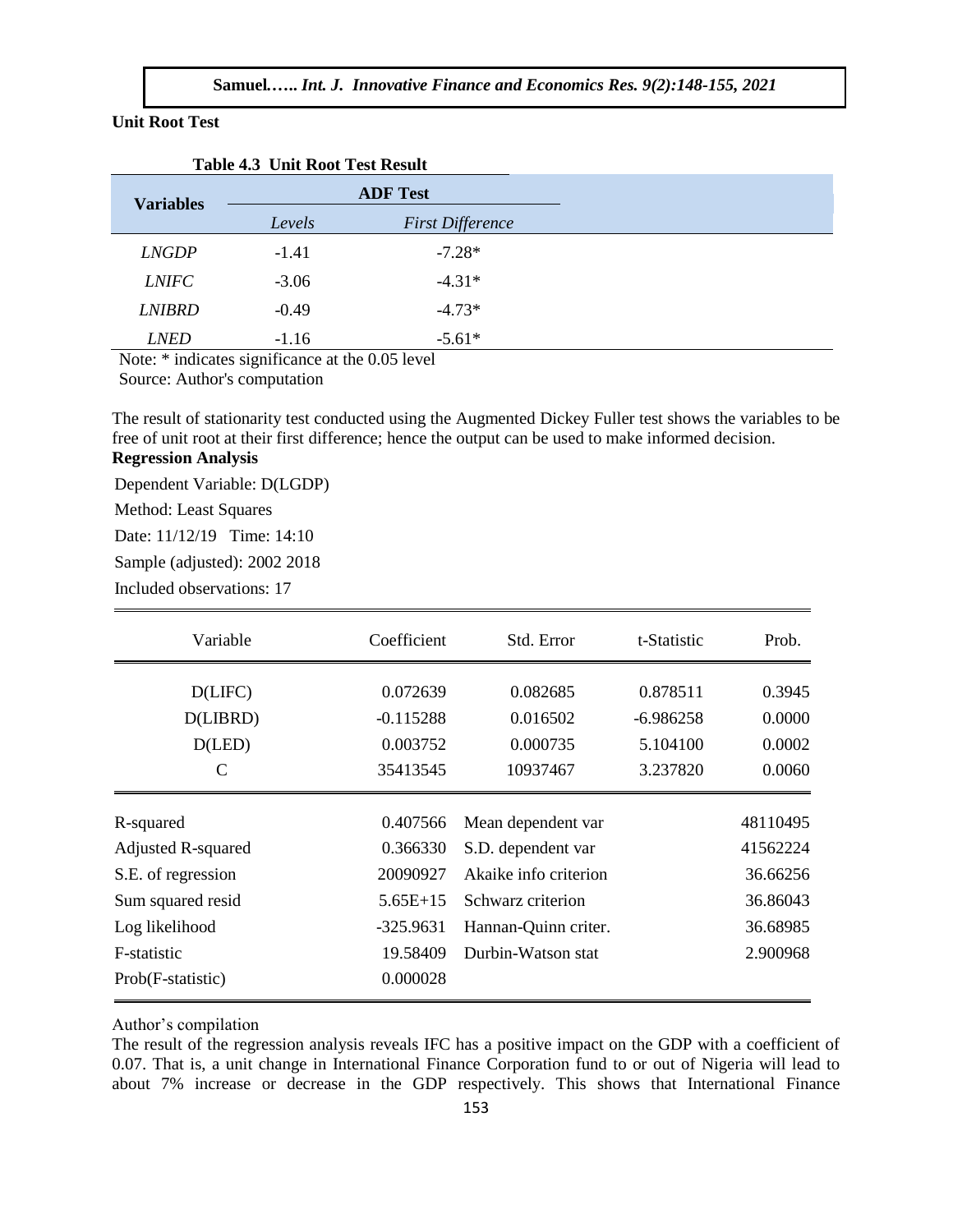Corporation is positively affecting the Nigerian economy. However, this is not significant considering the t-stat and p-value of the coefficient of 0.87 and 0.39 respectively.

On the other hand and surprisingly, IBRD has a significant negative impact on the GDP with coefficient value of about -11.5% and its p-value of 0. This indicates the negative effect IBRD loans have on the Nigeria economy within the period.

Also surprising is External debt (ED) having a significant positive relationship with the GDP. This is surprising because of the general believe that the Nigerian government do not manage its debt finance so well. It may however be due to the fact that many Developmental Finance Institutes (DFIs) gave Nigeria debt relief within the period considered.

The value of the  $R^2$  of 0.407 and the Adj  $R^2$  which is low indicates that about 41% variation in GDP is been explained by the joint independent variables considered. The F-stat and its prob value show that there is linear relationship in our model.

#### **5.0 DISCUSSION OF FINDINGS**

The study examines the impact of International Finance Corporation on the Nigerian economy. IFC a member of the World Bank Group has been facilitating the development of the private section in Nigeria. GDP which was used to proxy the economy has a positive correlation with the IFC within the period considered. However the result of the OLS conducted shows a positive insignificant relationship between the dependent variable GDP and IFC. This means there is every likelihood that an increase in the financial activities of IFC in the economy, the greater chance of improving the economy status of Nigeria. On the other hand, IBRD a significant negative effect on the economy, meaning its loans and advances negatively impacted the economy. ED on its own has a positive and significant relationship with the economy growth.

#### **6.0 CONCLUSION AND RECOMMENDATION**

Judging from the analyses carried out, the benefits of IFC operation in the country even though not significant in the period considered is positive. With time it is believed that an increase in the activities of IFC in the private sector will pay off significantly. Therefore, it is recommended that the government and policy makers alike should continue to encourage and support the activities of the IFC in the private sector of the economy. Also recommended is that government external debt should be trimmed down in order to avoid any kind of adverse effect from too much borrowing.

#### **REFERENCES**

- Aguwamba, S.M., Ogbeifun, O. R.& Ekienabor (2016). **I**mpact of World Bank, International Association and International Finance Corporation on the Nigerian Economy .*International Journal of Scientific and Research Publications*, 6(6), 623- 630.
- Kenny, C., Kalow, J.,& Ramachandran. V. (2018). "Inside the Portfolio of the International Finance Corporation: Does IFC Do Enough in Low-Income Countries?" Washington, DC: Center for Global Development.<https://www.cgdev.org/publication/insideportfolio->
- Nguena, C. L,.& Abimbola, T. M. (2013). Financial Deepening Dynamics and Implication for Financial Policy Coordination in a Monetary Union: the case of WAEMU. African Economic Conference 2013 "Regional Integration in Africa
- Chakraborty, A. (2015). Financial deepening, economic development and Capital market: Evidence from India.
- Ndebbio, J.E.U (2004). Financial deepening, economic growth **and** development: evidence from selected Sub Saharan African countries.
- IDA. "IDA Graduates. "*International Development Association*, 2016. <http://ida.worldbank.org/about/ida->
- Smriti C. (2019). International Finance Corporation (I.F.C.): Objectives and Working